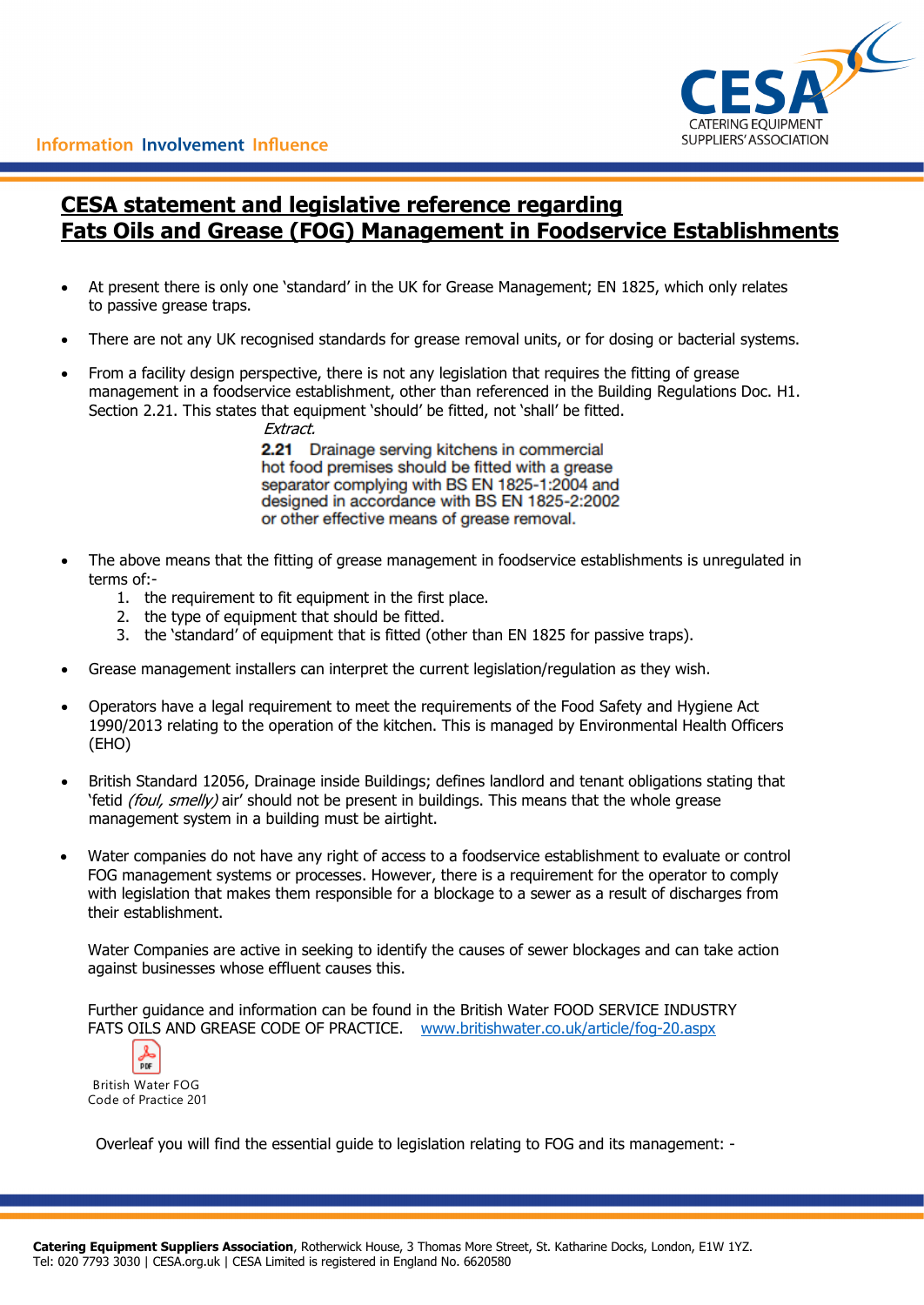

# **LEGISLATION ROUND-UP FOR THE UK AND IRELAND.**

# **ENGLAND**

# **Water Industry Act 1991**

## **111 Restrictions on use of public sewers.**

(1)…no person shall throw, empty or turn, or suffer or permit to be thrown or emptied or to

pass, into any public sewer, or into any drain or sewer communicating with a public sewer—

(a) any matter likely to injure the sewer or drain, to interfere with the free flow of its contents

or to affect prejudicially the treatment and disposal of its contents

**Disposal of Fats, Oils, Grease and Food Waste,** Best Management Practice for Catering Outlets By Water UK: Extract: It is a criminal offence under section 111 of the Water Industry Act 1991 to discharge into the public sewers any matter which may interfere with the free flow of wastewater. In addition, where the water company has incurred costs in dealing with the detrimental effects on the sewers e.g. removing blockages cleaning sewers, investigating and remedying flooding or pollution incidents, it can take legal action to recover these costs. Prosecution can result in substantial fines or even imprisonment.

## **Environmental Protection Act 1990**

## Duty of care

Every commercial premises arranging collection and disposal of waste must comply with the requirements of Section 34 of the Environmental Protection Act 1990, which stipulates that all measures be taken by the producer of waste to control its storage and transfer to an authorised person, and to maintain controlled documentation of this.

## **Environmental Protection Act 1990**

## Summary proceedings for statutory nuisances

Where a local authority is satisfied that a statutory nuisance exists – such as smells, insects, accumulation or deposit which is prejudicial to health or a nuisance [defined section 79] – or is likely to occur or reoccur, they shall serve a notice ("an abatement notice") under Section 80 of the Act, which requires the abatement of the nuisance or prohibits or restricts its occurrence or recurrence; and may require the execution of further necessary works.

## **The Building Regulations 2010 Drainage and waste disposal (2015 edition) H1 Foul Water Drainage, Section 2 2.21**

Drainage serving kitchens in commercial hot food premises should be fitted with a grease separator complying with BS EN1825-1 and designed in accordance with BS EN1825-2 or other effective means of grease removal.

## **Building Act 1984**

Section 59 of the Building Act 1984 enables a local authority to require satisfactory provision for drainage of an existing building by service of a notice on the owner. This can require the owner of the building to make satisfactory provision for the drainage of the building, or, as the case may be, require either the owner or the occupier of the building to do such work as may be necessary for renewing, repairing or cleansing the existing cesspool, sewer, drain, pipe, spout, sink or other appliance, or for filling up, removing or otherwise rendering innocuous the disused cesspool, sewer or drain.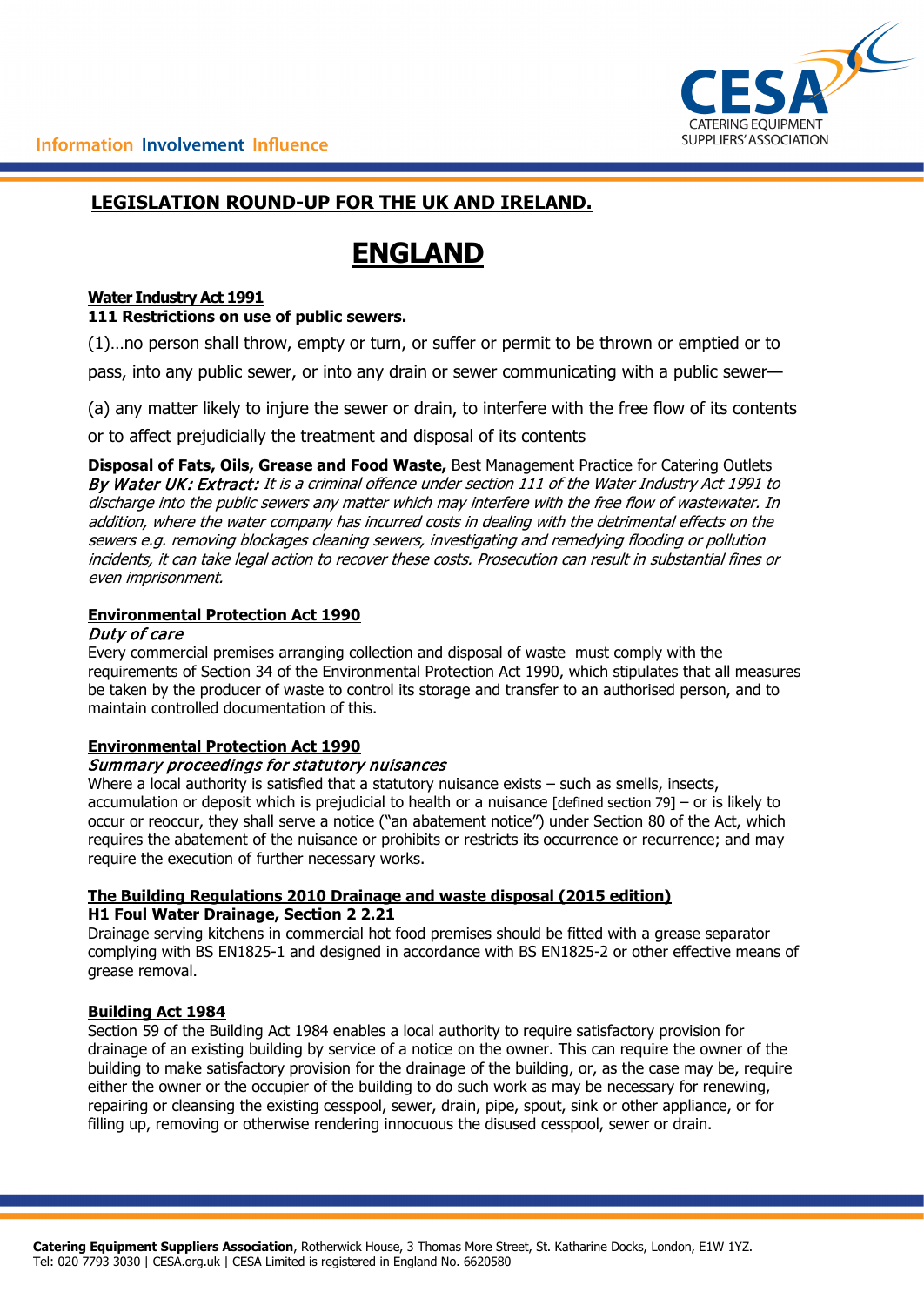

### **Food Safety Act 1990**

Under the Food Safety Act 1990, local authorities are authorised to inspect catering premises. Any problems stemming from the effects of FOG on drains, resulting in a failure to comply with the Food Hygiene Regulations which may result in prosecution or an emergency prohibition order preventing trading.

### **Animal By-Products Regulations**

Animal By Products Regulation (EC) No 1069/2009 OF THE EUROPEAN PARLIAMENT AND OF THE COUNCIL of 21 October 2009 laying down health rules as regards animal by-products and derived products not intended for human consumption and repealing Regulation (EC) No 1774/2002 (Animal by-products Regulation)

This stipulates the responsibilities placed on each member state.

From 1 November 2004 waste cooking oil from catering premises can no longer be used as an ingredient in animal feed. This is to safeguard the food chain. The collection of waste cooking oil must be via a licensed waste carrier. From October 2007 liquid waste may not be disposed of at landfill.

## **ENGLAND: The Animal By-Products (Enforcement) (England) Regulations 2013**

<http://www.legislation.gov.uk/uksi/2013/2952/contents>

## **Food Safety and Hygiene (England) Regulations 2013**

**British Water FOG Code of Practice:** In England the Food Safety and Hygiene (England) Regulations 2013 and European Regulation (EC) no.852/2004 set out general hygiene rules that apply to all registered and approved food businesses including structural requirements and the implementation of procedures based on hazard analysis and critical control point (HACCP) principles. The regulation sets out objectives for "good hygiene practices" to protect food safety and consumers. This includes ensuring that grease is not allowed to build up and that premises and equipment are cleaned regularly to remove grease and dirt.

#### **The British Standard – BS EN 12056-1:2000 - Drainage Systems Inside Buildings**

Paragraph 5.3 Hygiene – "Drainage systems shall be designed and installed so that health and safety of the users and occupiers of the building is not affected, by amongst other things, the penetration of toxic or noxious odours into the building".

Paragraph 5.4 Safety – "Waste water systems shall be designed and installed so that there is protection against escape of odours"

Paragraph 5.4.2 "Drainage systems shall be water and gas tight against the operational pressures. Pipe work systems installed inside buildings shall not release vapours and foul air into the building".

# **SCOTLAND**

#### **Sewerage (Scotland) Act 1968** 46A Offence as to fat, oil or grease

A person commits an offence if the person passes, or permits to be passed, any relevant substance from trade premises into a public sewer, or a drain connecting with such a sewer and the substance – alone or in combination with ay matter – interferes with, or is likely to interfere with, the free flow of the contents of the sewer, or adversely affects, or is likely so to affect, the treatment or disposal of the contents of the sewer.

#### **The Building (Scotland) Regulations 2004** 3. 7 Wastewater drainage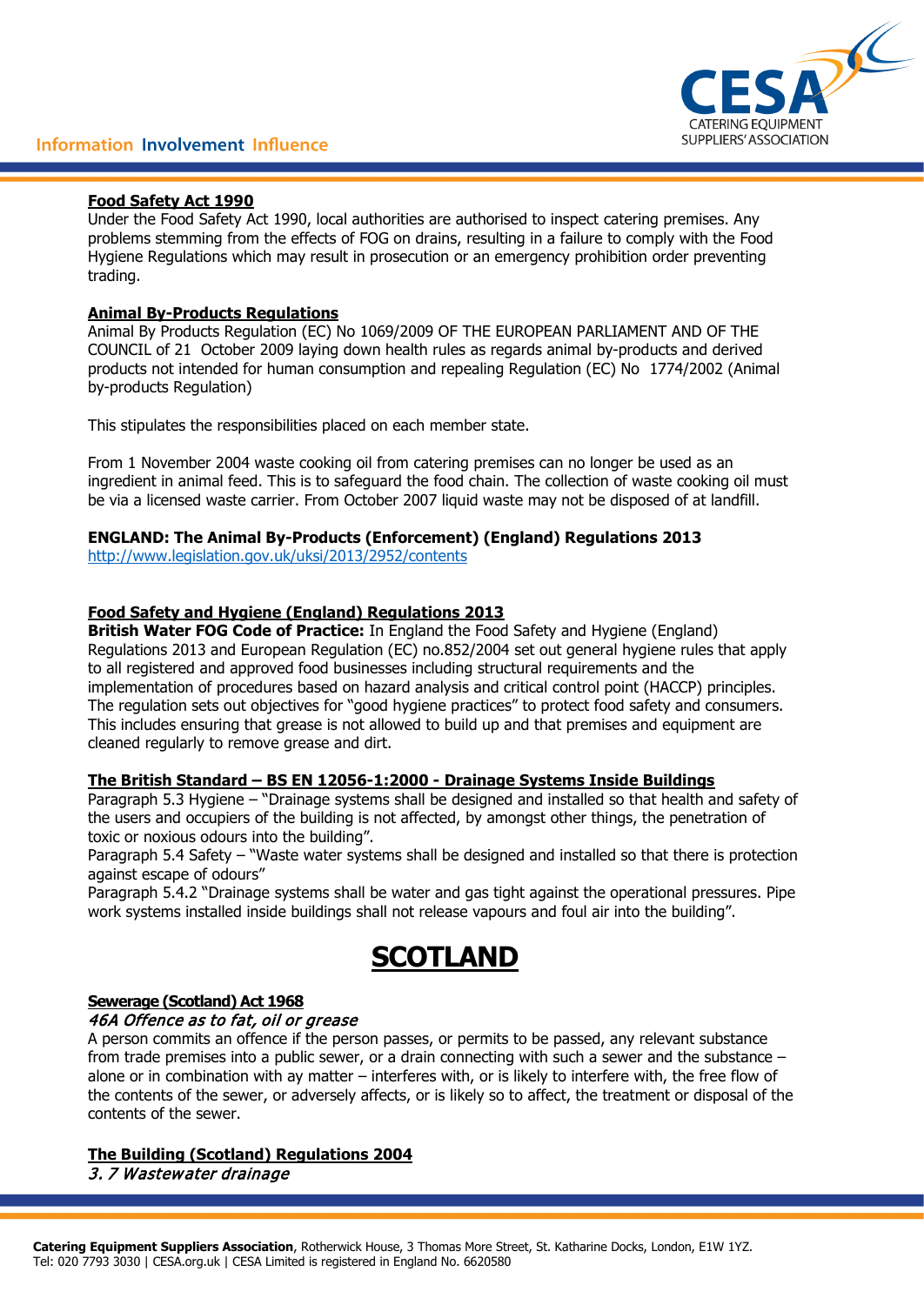

Every wastewater drainage system serving a building must be designed and constructed in such a way as to ensure the removal of wastewater from the building without threatening the health and safety of the people in and around the building, and that facilities for the separation and removal of oil, fat, grease and volatile substances from the system are provided.

Traditional, standalone grease traps can allow fetid air and malodours into the kitchen area, which can pose a risk to health and safety in contravention of The Building (Scotland) Regulations 2004. It's imperative that design and installation of FOG systems do not compromise hygiene & safety in the foodservice operation.

## **Building Standards technical handbook 2019: non-domestic buildings**

## [The Building Standards technical handbooks provide guidance on achieving the standards set in the Building (Scotland) Regulations 2004]

#### 3.7.8 Discharges into a drainage system

Where a discharge into a drainage system contains oil, fat, grease or volatile substances, for example from a commercial kitchen, there should be facilities for the separation and removal of such substances. Separator systems are used in a wide variety of situations to fulfil a number of different requirements. It is important to establish why a separator system is needed and what specific function it is expected to fulfil before selecting the appropriate size and type of installation.

Separators should be constructed and installed in accordance with:

- a. BS EN 858-2: 2003 for light liquids such as oil or petrol
- b. BS EN 1825-2: 2002 for fat or grease.

The use of emulsifiers to break up any oil or grease in the drain is not recommended as they can cause problems further down the system.

#### **Food Safety Act 1990**

Under the Food Safety Act 1990, local authorities are authorised to inspect catering premises. Any problems stemming from the effects of FOG on drains, resulting in a failure to comply with the Food Hygiene Regulations may result in prosecution or an emergency prohibition order preventing trading.

Standalone grease traps can be a serious source of potential contamination that can effectively become internal septic tanks, which result in problems with odours and infestation of vermin and insects. It's imperative that FOG systems used do not compromise hygiene & safety in the foodservice operation.

#### **Animal By-Products Regulations**

Animal By Products Regulation (EC) No 1069/2009 OF THE EUROPEAN PARLIAMENT AND OF THE COUNCIL of 21 October 2009 laying down health rules as regards animal by-products and derived products not intended for human consumption and repealing Regulation (EC) No 1774/2002 (Animal by-products Regulation)

This stipulates the responsibilities placed on each member state.

From 1 November 2004 waste cooking oil from catering premises can no longer be used as an ingredient in animal feed. This is to safeguard the food chain. The collection of waste cooking oil must be via a licensed waste carrier. From October 2007 liquid waste may not be disposed of at landfill.

#### **SCOTLAND: The Animal By-Products (Enforcement) (Scotland) Regulations 2011** <http://www.legislation.gov.uk/ssi/2011/171/made>

#### **The Food Hygiene (Scotland) Amendment Regulations 2014**

To support European Regulation (EC) 852/2004, which sets out general hygiene rules that apply to all registered and approved food businesses including structural requirements and the implementation of procedures based on hazard analysis and critical control point (HACCP) principles. [summarized by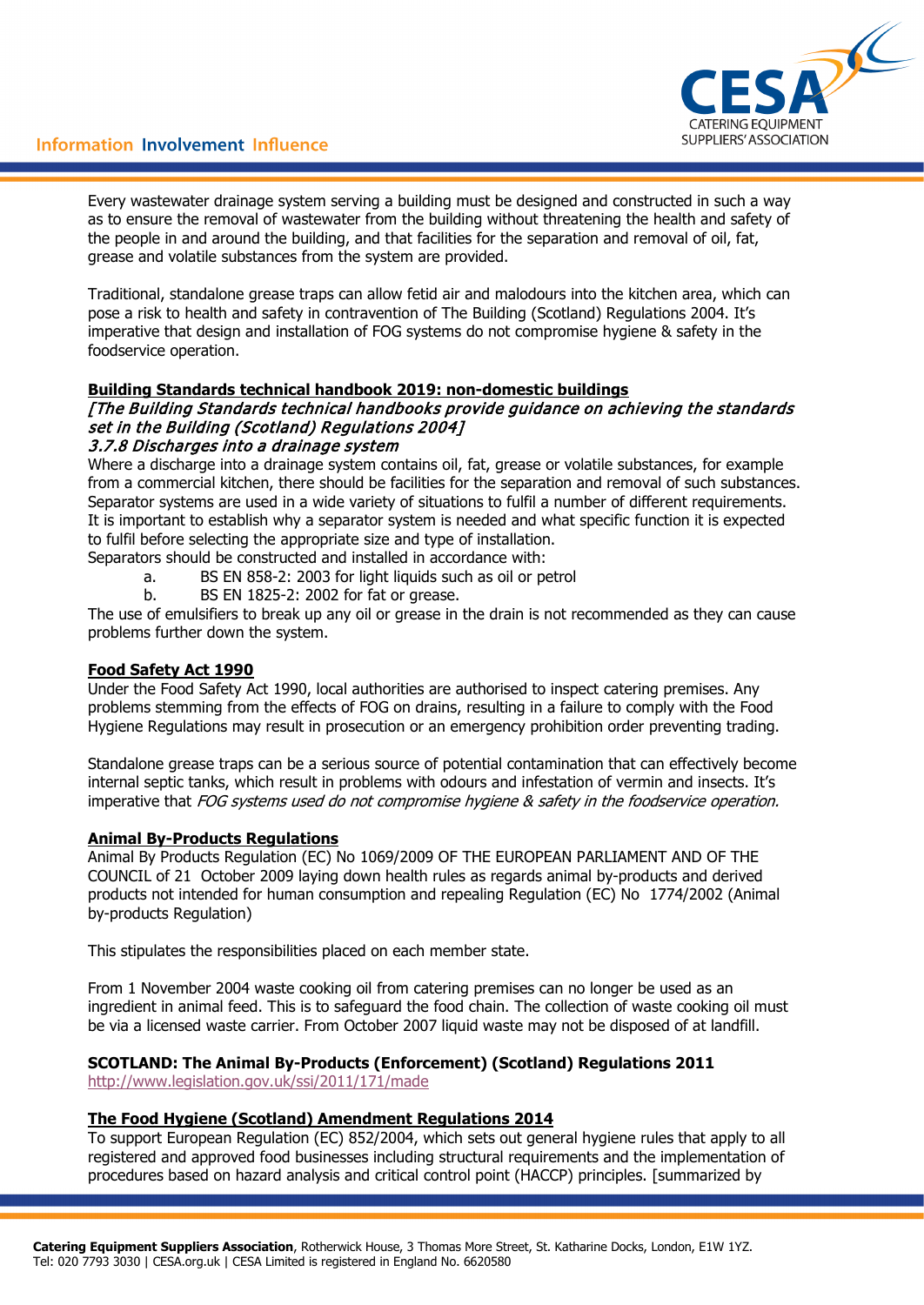

British water FOG Code of Practice [https://www.britishwater.co.uk/article/fog-20.aspx\]](https://www.britishwater.co.uk/article/fog-20.aspx). The Code of Practice sets out objectives for "good hygiene practices" to protect food safety and consumers.

# **WALES**

#### **Water Industry Act 1991**

#### Restrictions on use of public sewers

It is a criminal offence under section 111 of the Water Industry Act 1991 to discharge into the public sewers 'any matter likely to injure the sewer or drain, to interfere with the free flow of its contents or to affect prejudicially the treatment and disposal of its contents.'

## **Environmental Protection Act 1990**

#### Duty of care

Every commercial premises arranging collection and disposal of waste must comply with the requirements of Section 34 of the Environmental Protection Act 1990, which stipulates that all measures be taken by the producer of waste to control its storage and transfer to an authorised person, and to maintain controlled documentation of this.

## **Environmental Protection Act 1990**

#### Summary proceedings for statutory nuisances

Where a local authority is satisfied that a statutory nuisance exists  $-$  such as smells, insects, accumulation or deposit which is prejudicial to health or a nuisance [defined section 79] – or is likely to occur or reoccur, they shall serve a notice ("an abatement notice") under Section 80 of the Act, which requires the abatement of the nuisance or prohibits or restricts its occurrence or recurrence; and may require the execution of further necessary works.

#### **Waste Duty of Care Code of Practice**

## [Presented to Parliament and to the National Assembly for Wales pursuant to Section 34(9) of the Environmental Protection Act 1990]

#### 4. Waste holders: waste duty of care requirements

It is illegal to deposit controlled waste except under and in accordance with an environmental permit or a registered waste exemption. It is also illegal to treat, keep or dispose of controlled waste in a way that is likely to cause pollution of the environment or harm to human health.

#### **The Building Regulations 2010 Drainage and waste disposal (2015 edition) H1 Foul Water Drainage, Section 2 2.21**

Drainage serving kitchens in commercial hot food premises should be fitted with a grease separator complying with BS EN1825-1 and designed in accordance with BS EN1825-2 or other effective means of grease removal

Note: In certain circumstances grease traps will need to be installed where it is not practical to comply with the requirements of with BS EN1825;It may be the case that it simply is not practical in some situations as the standard was written to cover only large traditional external underground units, which are impractical for most catering outlets. BS EN 1825 sized traps do not determine efficiency or effectiveness. It is widely agreed that the standard needs to be revised. $*$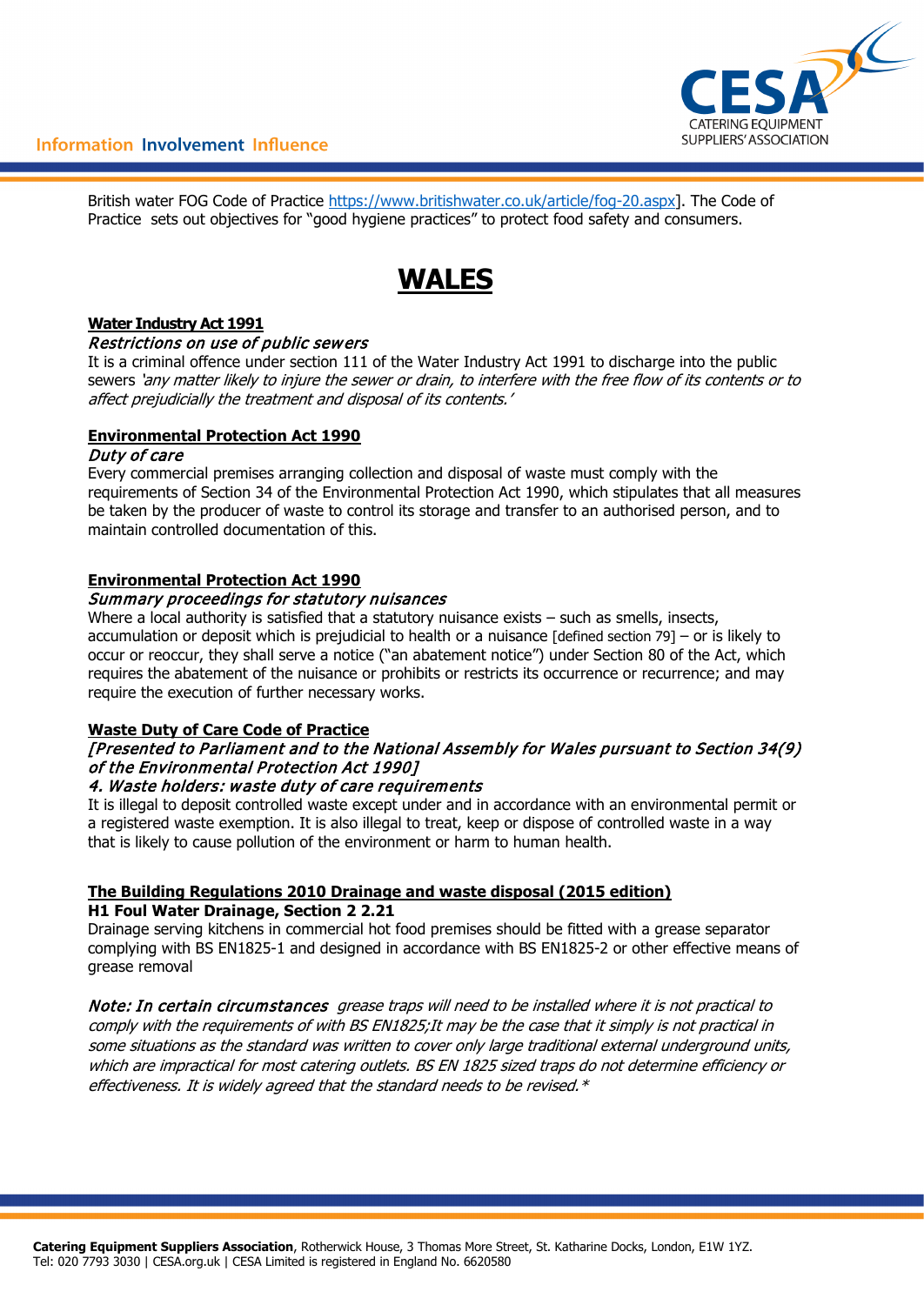#### **Building Act 1984**

Section 59 of the Building Act 1984 enables a local authority to require satisfactory provision for drainage of an existing building by service of a notice on the owner. This can require the owner of the building to make satisfactory provision for the drainage of the building, or, as the case may be, require either the owner or the occupier of the building to do such work as may be necessary for renewing, repairing or cleansing the existing cesspool, sewer, drain, pipe, spout, sink or other appliance, or for filling up, removing or otherwise rendering innocuous the disused cesspool, sewer or drain.

Grease traps must be maintained and emptied regularly based on needs, by an appropriately qualified contractor.

## **Food Safety Act 1990**

Under the Food Safety Act 1990, local authorities are authorised to inspect catering premises. Any problems stemming from the effects of FOG on drains, resulting in a failure to comply with the Food Hygiene Regulations may result in prosecution or an emergency prohibition order preventing trading.

Note: Standalone grease traps can be a serious source of potential contamination that can effectively become internal septic tanks, which result in problems with odours and infestation of vermin and insects. It's imperative that FOG systems used do not compromise hygiene & safety in the foodservice operation.

#### **Animal By-Products Regulations EC 1774/2002 (ABPR)**

Animal By Products Regulation (EC) No 1069/2009 OF THE EUROPEAN PARLIAMENT AND OF THE COUNCIL of 21 October 2009 laying down health rules as regards animal by-products and derived products not intended for human consumption and repealing Regulation (EC) No 1774/2002 (Animal by-products Regulation)

This stipulates the responsibilities placed on each member state.

From 1 November 2004 waste cooking oil from catering premises can no longer be used as an ingredient in animal feed. This is to safeguard the food chain. The collection of waste cooking oil must be via a licensed waste carrier. From October 2007 liquid waste may not be disposed of at landfill.

#### **WALES: The Animal By-Products (Enforcement) (Wales) Regulations 2014**

<https://www.legislation.gov.uk/wsi/2014/517/contents/made>

#### **The Food Hygiene (Wales) Regulations 2006**

To support European Regulation (EC) 852/2004, which sets out general hygiene rules that apply to all registered and approved food businesses including structural requirements and the implementation of procedures based on hazard analysis and critical control point (HACCP) principles. Summarized by British Water FOG Code of Practice [https://www.britishwater.co.uk/article/fog-20.aspx\]](https://www.britishwater.co.uk/article/fog-20.aspx). The Code of Practice sets out objectives for "good hygiene practices" to protect food safety and consumers.

# **NORTHERN IRELAND**

#### **The Water and Sewerage Services (Northern Ireland) Order 2006**

It is an offence to throw, empty or turn, or suffer or permit to be thrown or emptied or to pass, into any public sewer, or into any drain or sewer communicating with a public sewer [or into a sustainable drainage system] or into any waste water treatment work any matter likely to injure the sewer, drain system or works; interfere with the free flow of its contents; affect prejudicially the treatment and disposal of its contents.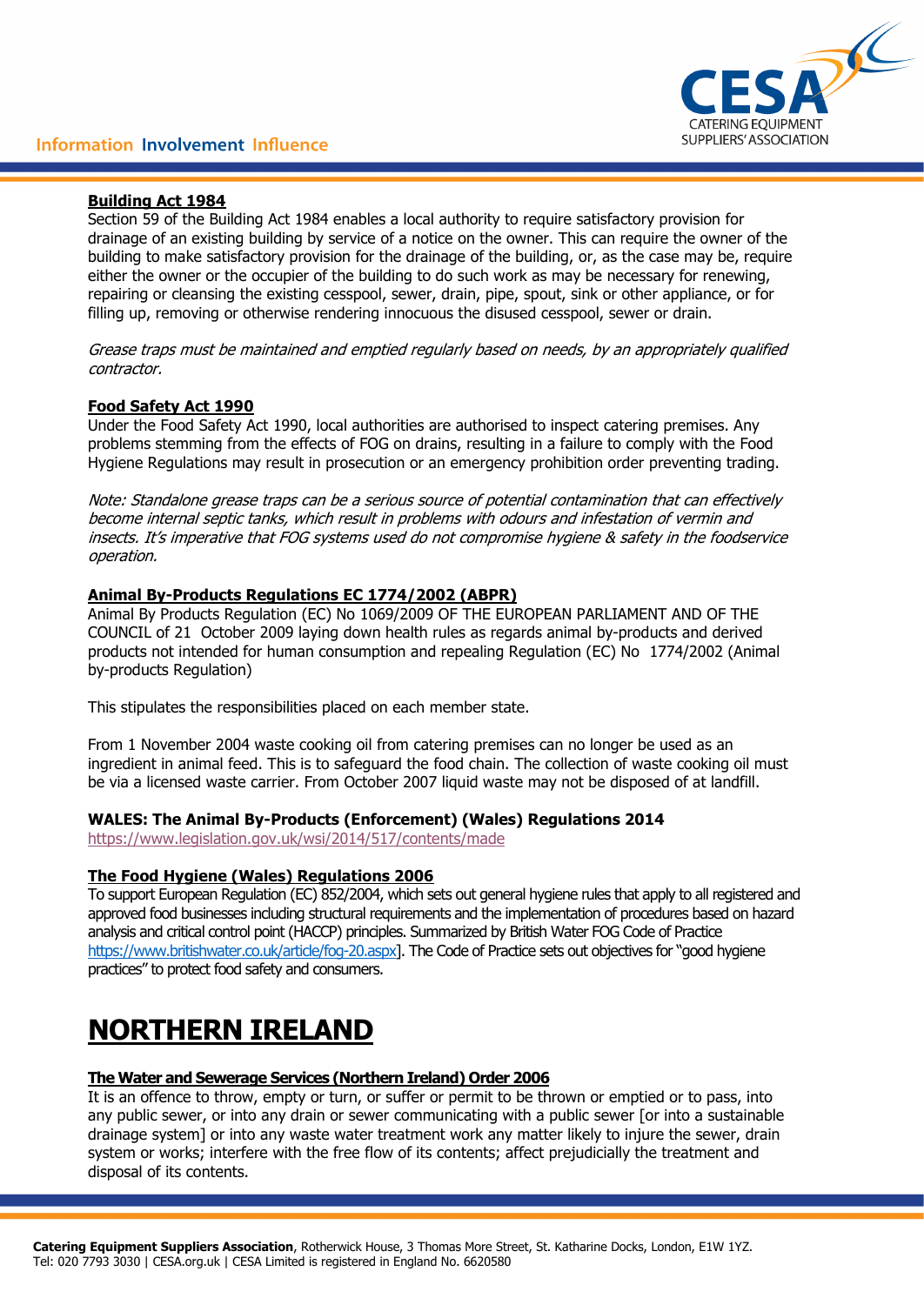

## **Animal By-Products Regulations**

Animal By Products Regulation (EC) No 1069/2009 OF THE EUROPEAN PARLIAMENT AND OF THE COUNCIL of 21 October 2009 laying down health rules as regards animal by-products and derived products not intended for human consumption and repealing Regulation (EC) No 1774/2002 (Animal by-products Regulation)

This stipulates the responsibilities placed on each member state.

From 1 November 2004 waste cooking oil from catering premises can no longer be used as an ingredient in animal feed. This is to safeguard the food chain. The collection of waste cooking oil must be via a licensed waste carrier. From October 2007 liquid waste may not be disposed of at landfill.

# **N.IRELAND: The Animal By-Products (Enforcement) Regulations (Northern Ireland) 2015**

<http://www.legislation.gov.uk/nisr/2015/332/contents/made>

# **Environmental Protection Act 1990**

## Duty of care

Every commercial premises arranging collection and disposal of waste must comply with the requirements of Section 34 of the Environmental Protection Act 1990, which stipulates that all measures be taken by the producer of waste to control its storage and transfer to an authorised person, and to maintain controlled documentation of this. The producer of the waste must also ensure that the collector is registered with the **Northern Ireland Environment Agency (NIEA) as a "registered waste courier".** 

# **Environmental Protection Act 1990**

## Summary proceedings for statutory nuisances

Where a local authority is satisfied that a statutory nuisance exists – such as smells, insects, accumulation or deposit which is prejudicial to health or a nuisance [defined section 79] – or is likely to occur or reoccur, they shall serve a notice ("an abatement notice") under Section 80 of the Act, which requires the abatement of the nuisance or prohibits or restricts its occurrence or recurrence; and may require the execution of further necessary works.

# **Pollution Control and Local Government (Northern Ireland) Order 1978**

Article 65 of the Pollution Control and Local Government (Northern Ireland) Order 1978 contains provision for defective premises. These provisions are applicable where it appears to the local authority that premises are in such a state as to be prejudicial to health or a nuisance and where there would be unreasonable delay if the provisions of the Public Health (Ireland) Act 1878 were to be used. The provisions allow the local authority to abate the nuisance and recharge their costs.

# **Food Hygiene Regulations (Northern Ireland) 2006**

Local authorities are authorised to inspect premises under the Food Hygiene Regulations (Northern Ireland) 2006. Problems arising from the effect of fat, oil and grease on drains, resulting in a failure to comply with the Food Hygiene Regulations, could result in prosecution or an emergency prohibition order preventing trading from the premises.

The EU Food Hygiene Regulations, (EC) 852/2004 on the hygiene of foodstuffs and (EC) 853/2004 laying down specific hygiene rules for food of animal origin, are implemented in Northern Ireland by The Food Hygiene Regulations (Northern Ireland) 2006 (as amended).

# **Waste and Contaminated Land (Northern Ireland) Order 1997**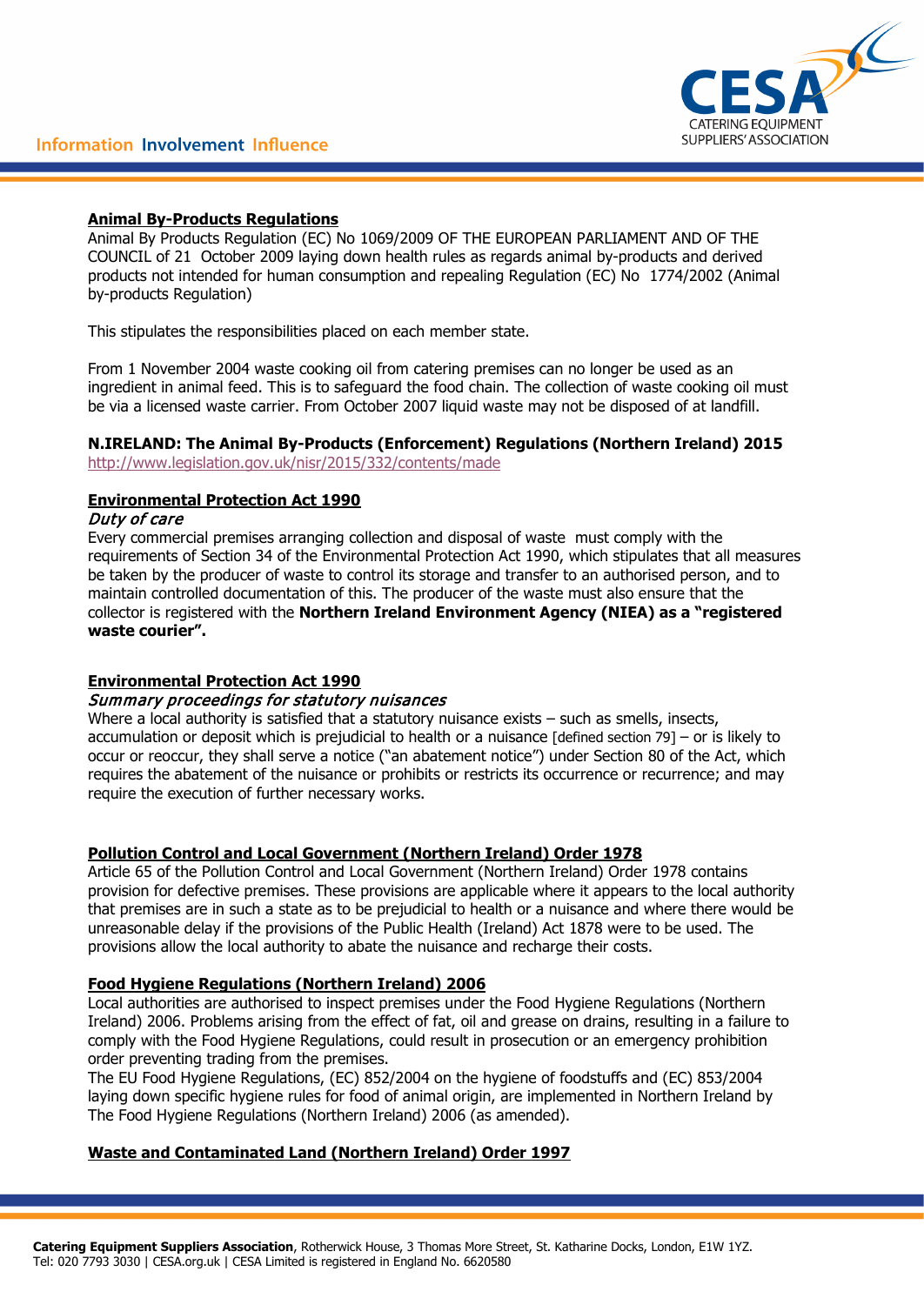

## Information Involvement Influence

The legislation refers to disposal of waste and governs the disposal of fats, oils and grease which are to be collected in a suitable container and disposed of by a licensed waster contractor.

#### **In Northern Ireland, Building Regulations 2012 include:**

## 23. Fitness of materials and workmanship

In any relevant work the materials used shall be of a suitable nature and quality in relation to the purposes for and the conditions in which they are used; be adequately mixed and prepared; be applied, used or fixed so as adequately to perform the functions for which they are designed; and not continue to emit any harmful substance longer than is reasonable in the circumstances; and the standards of materials and workmanship need be no more than are necessary to secure the health, safety, welfare and convenience of persons in or about the building; and further the conservation of fuel and power.

#### 79. Drainage systems

Every building shall be provided with such sanitary pipework, underground foul drainage and rainwater drainage as may be necessary for the hygienic and adequate disposal of foul water and rainwater from that building.

#### 81. Underground foul drainage

Underground foul drainage shall consist of pipes and fittings of such size, layout, construction and water tightness; and with sufficient ventilation, to ensure the hygienic conveyance of foul water to a sewer, cesspool, septic tank or similar structure; and have such means of access as is necessary to facilitate the clearance of blockages.

Grease traps must be maintained and emptied regularly based on needs by an appropriately qualified contractor.

# **IRELAND**

## **Local Government (Water Pollution) Act, 1977**

It is a criminal offence under section 16 of the Local Government (Water Pollution) Act 1997 to 'discharge or cause or permit the discharge of any trade effluent or other matter (other than domestic sewage or storm water) to a sewer, except under and in accordance with a licence under this section granted by the sanitary authority in which the sewer is vested or by which it is controlled.'

Irish Water, are responsible for the issuing of effluent discharge licences under the provisions of Section 7 of the Water Services (No.2) Act 2013.

#### **Irish Water FOG Programme**

Irish Water has taken over responsibility for the FOG Programme, but Dublin City Council continues to manage it on their behalf.

Under the FOG Programme, every food service establishment is required to apply for a licence to discharge trade effluent under Section 16 of the Local Government (Water Pollution) Act 1977. Once a trade effluent licence has been granted, each licensee must comply with the conditions as set out therein. Typically these conditions include: the installation of an appropriately sized grease trap, regular maintenance of the grease trap, the proper disposal of waste oil and a limit on the amount of FOG discharged to sewer to 100mg/l.

#### **Public Health (Ireland) Act 1878**

If the local authority is satisfied that a nuisance exists or is likely to reoccur, they can serve an abatement notice or prohibition notice or both. This is served onto the person creating the nuisance, or the owner/occupier where the nuisance exists. This describes categories of statutory nuisance "any accumulation or deposit which is a nuisance or injurious to health".